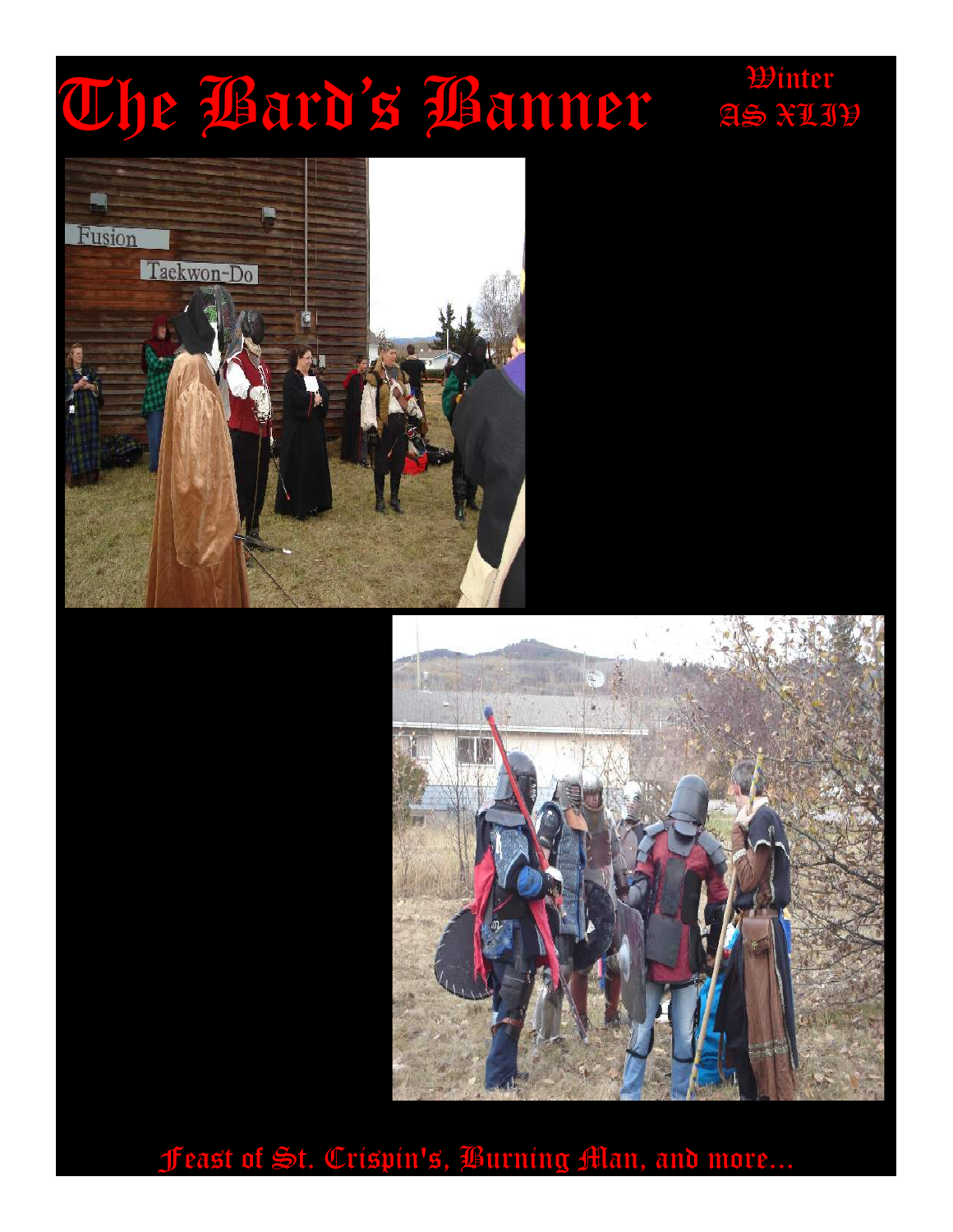# The Bard's Banner; Volume 1, Issue 2 Winter AS XLIV (2009)

## Tir Banno g Of ficers

Seneschal: Lord Nikolaas d'Anvers (Scott Brown); [scottejbrown@telus.net](mailto:scottejbrown@telus.net)

Deputy Seneschal: HL Betha of Dawlish (Cyndy Jeffery); [cardinal@bulkley.net](mailto:cardinal@bulkley.net) (250-846-5290)

Exchequer: HL Tewl Gover (Douglas Jeffery); [cardinal@bulkley.net](mailto:cardinal@bulkley.net) (250-846-5290)

Herald: Lady Alys Lakewood (Jennifer Miller); [kjc3mill@telus.net](mailto:kjc3mill@telus.net)

Chronicler: Lord Piers Lakewood (Kevin Miller); [kj2mill@lakescom.net](mailto:kj2mill@lakescom.net)

Rapier Branch Marshall: HL Liam Dughlus (Will Sutherland); [willstavern@hotmail.com](mailto:willstavern@hotmail.com)

Master of Stables: Lord Sigehere (Troy Reitsma)

A&S Officer: Lady Serena Duran de Paz (Leigh St. Jean)

Archery Officer: Lord Madyn Vach (Randy St. Jean)

#### Table of Contents

| Welcome!               | pg.3  |
|------------------------|-------|
| Tir Bannog Business    | pg.3  |
| Burning Man            | pg.4  |
| Let's Make Wine        | pg.5  |
| Feast of St. Crispin's | pg.6  |
| The Bardic Corner      | pg.9  |
| The Book Nook          | pg.10 |
| Upcoming Events        | pg.10 |

The Bard's Banner is published (hopefully) 4 times per year, on a seasonal schedule. It is a publication of the Shire of Tir Bannog, in the Principality of Tir Righ, Kingdom of An Tir, of the Society for Creative Anachronism, Inc. It is not a corporate publication of the SCA, nor does it delineate SCA policy.

Copyright 2010 Society for Creative Anachronism, Inc

This publication shall recognize those that submit articles, photos, etc. You won't be paid for your submission, but you will have the thanks of myself and our readers.

If you find you need to contact me over something herein, please send an email to: [kj2mill@lakescom.net](mailto:kj2mill@lakescom.net)

Lastly, this publication is meant for the enjoyment of all; share it amongst yourselves and your friends. At the end of the day, if I've made someone smile, I've done my job.

-Piers Lakewood (Kevin Miller)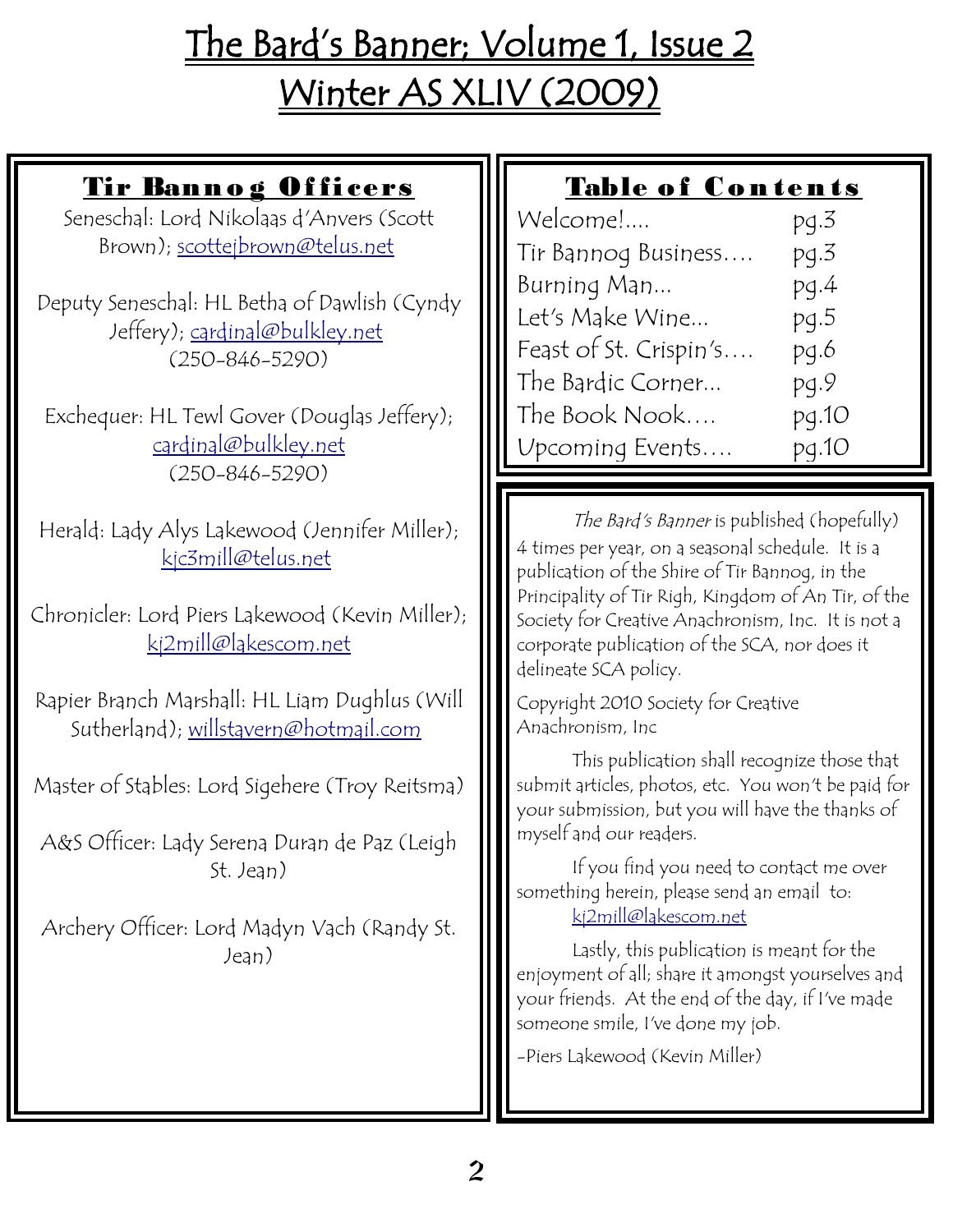#### We l c o me!



(The humble Editor and his much better half!)

Hello everyone, and welcome again to this, the second issue of the Bard's Banner. The season of Yuletide is upon us, and we here at the Banner are reminded that it is oft better to give than receive. Luckily, I have received much help this issue, thus I can give thanks to those who have submitted articles and otherwise for all to peruse and enjoy.

Thanks once again to Wlfryd of Leedes for his article on wine making, and to Tewl for another set of medieval book reviews. To Hjordis, a big thank you for the photos that grace both the cover and the St. Crispin's article, and thanks be to Serena for photos of Burning Man. And last but certainly not least, thank you to Ardwyad Iorwerth for his filk that starts off our initial installment of the Poet's Corner.

As ever, if you wish to include something of interest in this, our newsletter, please contact me at: [kj2mill@lakescom.net](mailto:kj2mill@lakescom.net)

-Piers Lakewood, Editor

#### Tir Banno g Business

SHIRE MEETING NOTES DEC. 6

(Present: His Lordship Tewl Gover, Her Ladyship Betha of Dawlish, His Lordship Liam Dughlas, Her Ladyship Josephine Blackthorn (via webcam), Lord Piers Lakewood, Lady Alys Lakewood and Lord Nikolaas d'Anvers).

1) Officer's Reports: Exchequer Tewl reported we are in the black overall between our two events (Fields of Gold and St. Crispin's) with good attendance at Fields of Gold and slightly less in attendance than expected for St. Crispin's. Last numbers available from the bank reports we are about \$4660 in the Shire's account..

2) Herald Alys reported that one Shire citizen's names was returned for more documentation, followed by his device application, another Shire citizen's device was returned for an art rework and the third's device went through. No word on the Penwalas name and device as of yet.

3) Branch Rapier Marshal Liam reported practices are ongoing [with a short break over Yuletide break – ed.].

4) Chronicler Piers reported deadline for the next Bard's Banner is December 13th. There was a discussion held on making the Banner publicly accessible, with Web Minister Nikolaas promising to address the problem as soon as feasible.

#### New Business:

1) Autocrat Josephine discussed the possibility of adding a theme to Fields of Gold for this year and then raised the possibility of a more kid friendly site. This was discussed and decided further exploration would be needed on this possibility (plus the addition of the advisory board's input as ultimately the board would decide on an actual infrastructure changes or improvements).

Josephine then asked if there was anyone the Shire members would be interested in formally inviting to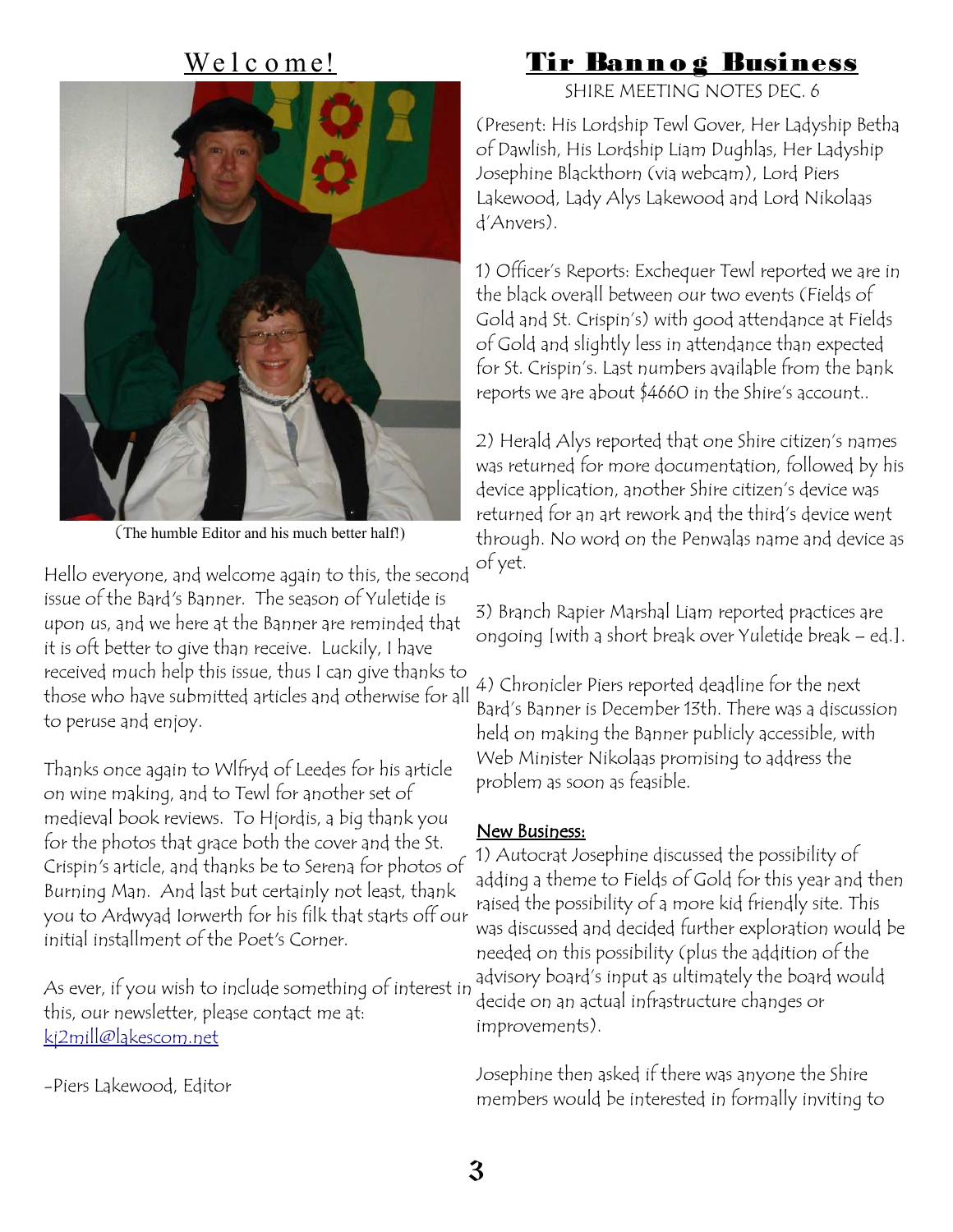the event –several were mentioned and Josephine added that she would do up formal invitations and have them sent out.

2) The Barony of Penwalas was discussed and, as the device isn't going to be heard of until at least February, further discussion was tabled. Exploration and research Meeting was adjourned. continues.

3) Bidding for future crown events was placed on the back burner as focus would need to be put into gaining baronial status.

4) The possibility of a Medieval faire was discussed for the Fields of Gold site (part of the making of the educational centre a royal sanctuary was the addition of the possibility of a sanctioned faire) and it was decided to further explore this with the understanding of the differences between an event and the faire (notably the faire participants would be performers for a non period garbed public) so insurance options would be explored as well as the myriad of other legal and commercial ramifications. The possibility of such an event adding to our potential baronial travel fund coffers was greeted with cautious optimism. Other assets mentioned for a possible medieval faire would be increasing our local profiles. Seneschal Nikolaas mentioned if we did it the best idea would be have it taking place every 2 years to help alleviate event burnout.

5) Discussion was then had about the possibility of the Rogue's Revel event being reprised for the spring (well before Penguin's Crusade) and using this year's St. Crispin's site (if possible) to host the event. The original reprised Rogue's Revel had been planned to utilize the once a year deal on a hall in Houston but the conditions have since changed and that option has been closed to us. Discussion was had on making it an educational event with several offering to contact teachers (or volunteering to teach) but, as of yet, no one has volunteered to autocrat so the possible event is still in the early discussion phase. [Rumour has it that Sigehere's name was graciously brought forth by some

in attendance; however, the motion was apparently squashed when it was determined that he actually was not present, and not just sent out of the room for the voting! -Ed.] We will return to this subject at the first quarter meeting 2010.

-meeting notes submitted by Nikolaas d'Anvers

# <u>Burning Man</u>

On the 10th of October, Boar Mountain Hold held it's second annual Burning Man Social. Despite the unseasonable cold, 42 friends and neighbors showed up to brave the weather, share stories and feast.



(The Burning Man, including sacrifice! - photo by Lady Serena)



(sunny but cold... gather 'round the fire!)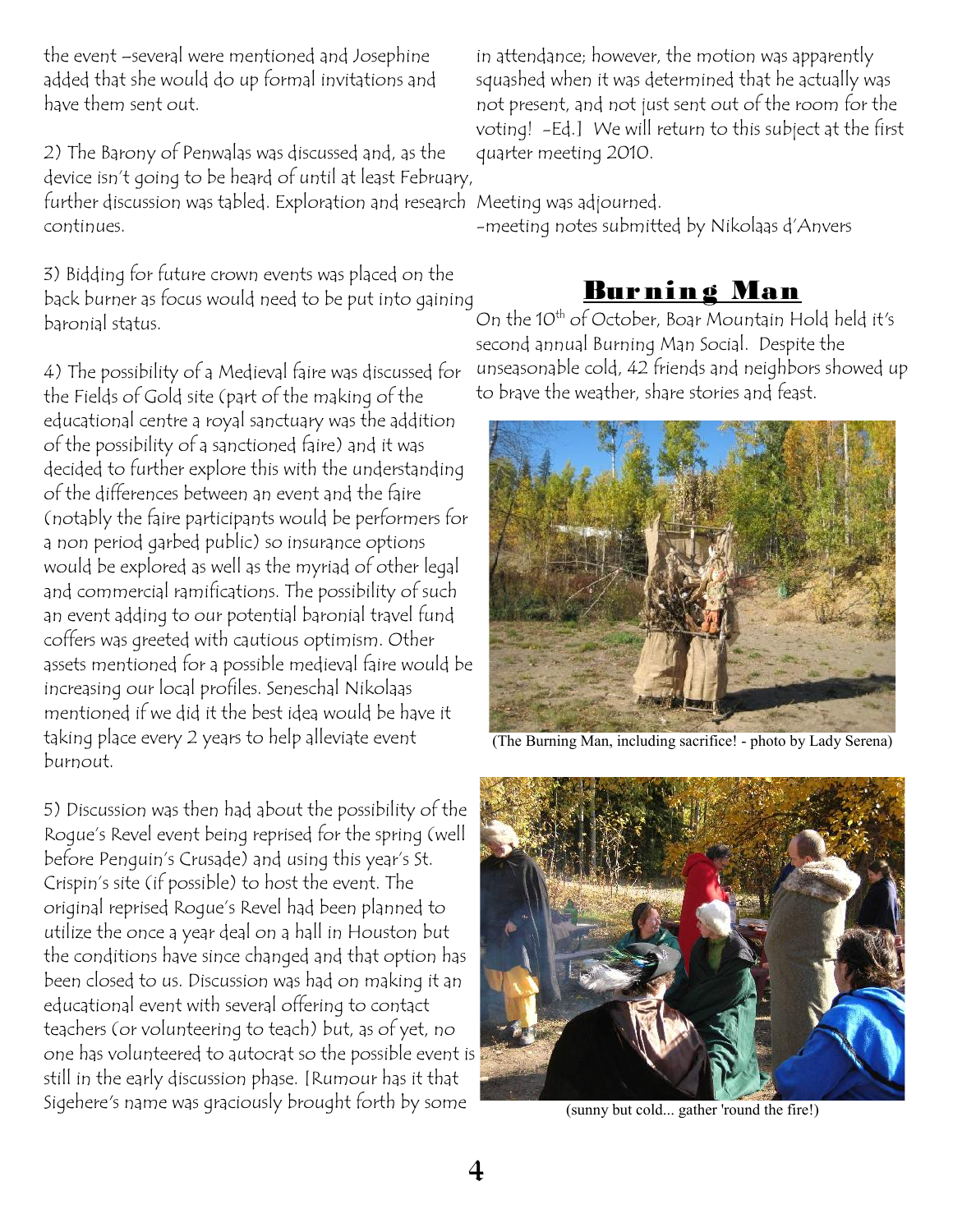The highlight of the day was the "Light the Burning Man" archery shoot. Just under 20 archers vied for the vaunted prize of setting the Burning Man alight once darkness fell. Two flaming arrows were up for grabs, and after 3 rounds of shooting, the newcomer known only as "Dave" and Yoshimara held the top spots.



(Archers on the line)

After the shoot, more tales were shared, and friends caught up on each other's travels and travails whilst the day's shadows grew long. Rumours of an armored

(He burns! He burns! - photo by Lady Serena)

Lets Make WINE (Announcing FoGEC Red) -by Wlfryd of Leeds

maniac showing up to challenge the crowd remain just Wine... not that ugly sound unhappy people make, but that, rumours.... Before it seemed likely, the afternoon the juice of joy that so many revelers seem to enjoy at rushed by and it was time for supper. festive events.

While the pig was being dug up (the main dish for the feast was seasoned, wrapped and buried in the fire the night before), Lady Alys led the upper site crew in getting the rest of the food out and ready for supper. More fires were set, the pig was reclaimed from the earth, and everyone headed up the hill into the deepening gloom for an incredible variety of food and drink. Mulled wine was shared (along with more than a few unprintable stories), and before we knew it, it was time to head back down for the main event.

After a few false starts, a few laughs and curses, some quick fixes and a mighty Huzzah!, the Burning Man finally was lit.. More mulled wine was shared, and the remainder of the chilly night was spent by the fires until the last few hardy souls retired to their dens.



(The vines bear fruit!)

This past season the Fields of Gold Educational Center was lucky enough to procure some grape bearing vines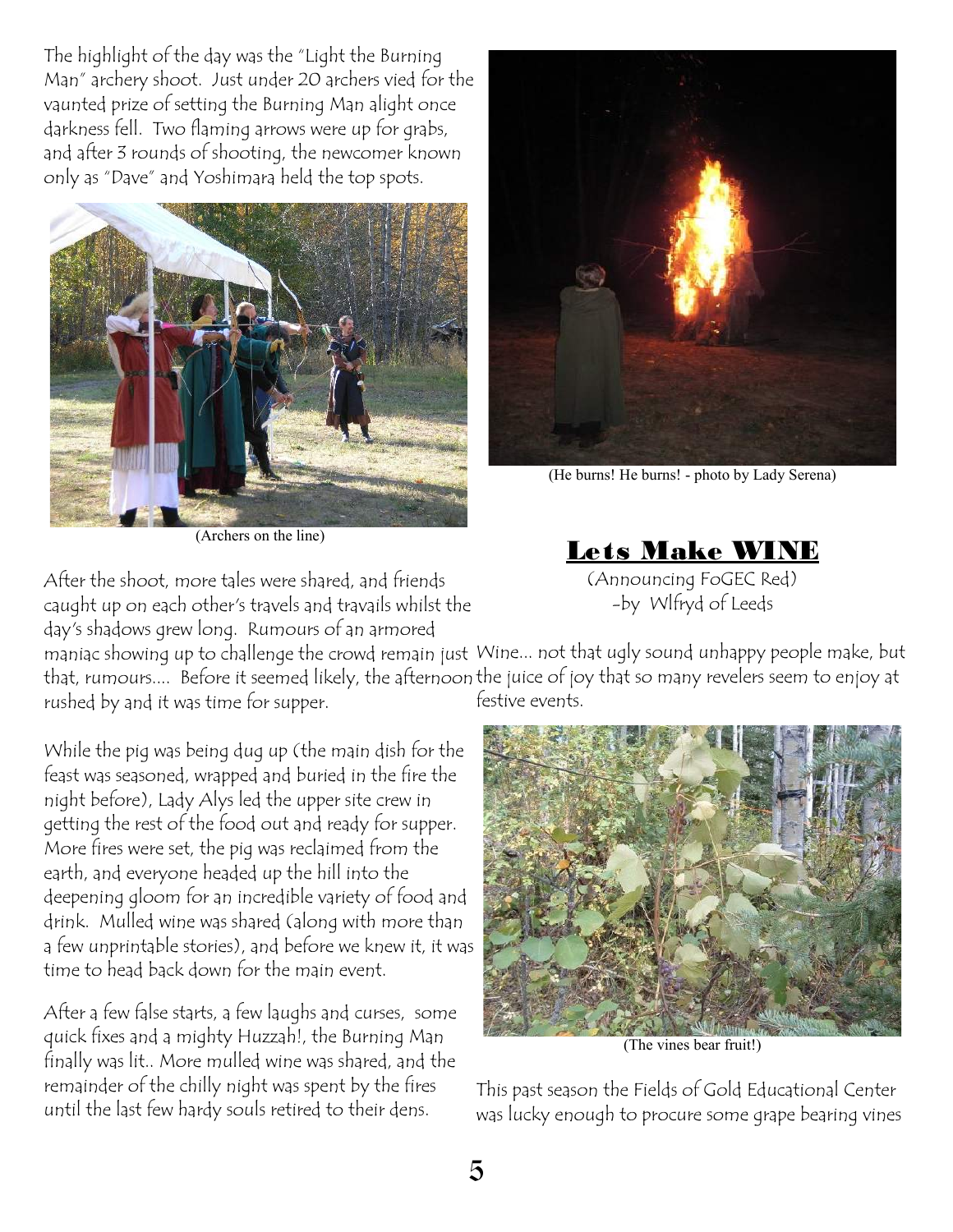from the central interior of the Principality. These grapes were harvested in October, just before the frost. After about three weeks at this stage the wine is now Tart grapes are more acidic and will produce a dry wine ready to go to clearing and finishing. This final stage once fermented. Green grapes make white wine, red grapes make pink wine and purple grapes make red wine. The best part of wine making is that grapes have a

will ferment naturally without having to add yeast.



(Not a bad harvest for first year vines...)

The first step is to crush the grapes. This releases the juices and activates the yeast. Since I had only a few grapes we added a 28 day wine kit to make a Shiraz wine. I started the kit in the normal way and added in the FoGEC Red grapes. After about two weeks in a warm place the wine will normally have finished its primary fermentation and will be ready to be racked off. Racking will separate the lees, or heavy sediments from the wine and remove the skins, stems and seeds from the wine. When I racked the wine it stimulated the yeasts and the wine began to ferment all over again.

The second step allows for secondary fermentation. This step will allow any remaining lighter sediments to On October 24<sup>th</sup>, the Shire of Tir Bannog held its settle out of the wine and the juice will take on a more annual Feast of St. Crispin's. This year the event was full bodied flavour. If you are using a hydrometer and measuring the specific gravity you could at this point calculate the approximate alcoholic percentage of the wine (usually about 12% by volume with my wines).

removes all remaining sediments from the wine without filtration.

natural yeast present in the skins which means the juice The clearing and finishing stage in period would see a clarifying agent such as oxblood poured through the wine. The platelets in the blood adhere to any sediments suspended in the wine and settle them out to the bottom. Today we use bentonite, a fancy name for volcanic dust, and gelatin; they work something like concrete and adhere to any suspended particles in the wine and settle them out. Once the stabilizer,

preservatives and potassium sulphate are added to a modern wine kit the wine is allowed to sit for at least another two weeks and some times up to a year before being bottled.

At this time the FoGEC Red is nearing the end of secondary fermentation and is ready to be racked off. I hope to have the finished product available for Fields of Gold this summer and plan to enter a bottle in the brewing competition at St. Crispin's next fall. You will probably have noticed that from mid October to now [this was written on the  $8<sup>th</sup>$  of December – Ed.] is more than the 28 days on a normal wine kit. I have found that giving the wine longer in each of the stages produces a much better quality and clarity of wine. I have also adapted the recipe from what the normal wine kit calls for and removed some additives and added other steps. If you would like to discuss recipes or open a dialogue on wine making contact Wlfryd at [wolfrheadofleeds@yahoo.ca](mailto:wolfrheadofleeds@yahoo.ca)

# <u>**ffeast of St. Crispin's**</u>

held in Houston under the auspices of local autocrat, HL Liam Dughlus. As is the norm for late fall in the shire, the weather was cold but clear, which was perfect for the tournaments to be held outside.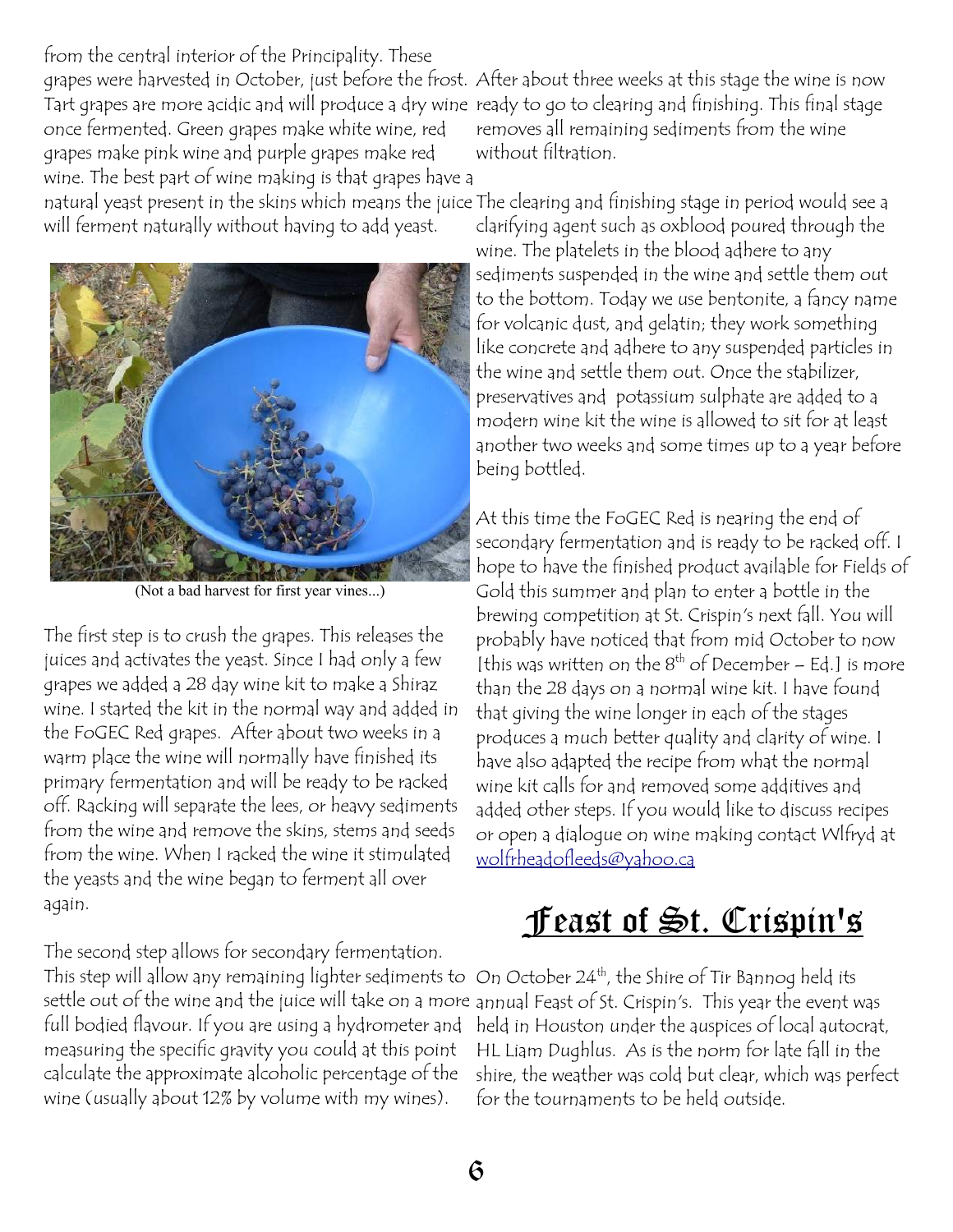The morning crew arrived early to have the doors open On the Heavy side of things, Lord Madyn marshaled and coffee ready by 10:00 am. A slow but steady pace the proceedings and HL Betha ran lists. By the early of arrivals kept the morning lively, with old friends renewing acquaintances, and new friends being met.



(Lady Serena, Feastocrat's aide, ready to serve!)

Just before noon the Heavy and Rapier fighters began gearing up and being inspected for their tournies. While the Heavy fighters were vying for prizes, the Rapier combatants were gearing up at a run for the Championship of Tir Bannog. The outgoing Champion, HL Liam Dughlus, graciously marshaled over the combat whilst Lady Sidony offered once again to run the lists.



(Liam the Autocrat and Alys the Feastocrat discuss the main course Championship and a non-official Fun competition. before the Rapier Tournament)

afternoon the two Tourneys were underway. The participants fought with great honor, chivalry and dedication during the afternoon, and when the (proverbial) smoke had cleared, Tuathal (of the Wolfpack) claimed the Heavy Prize Tourney, and HL Josephine Blackthorne became the new Rapier Champion of Tir Bannog.



(HL Josephine on her way to claiming the Championship)



(Tuathal and Lord Sigehere vie for the Prize)

After the fighting was over, the action moved inside. This year Lady Alys Lakewood, outgoing A&S Champion, decided to hold both an Official The fun Arts & Sciences competition ended up with fifteen entries, an amazing number by all accounts.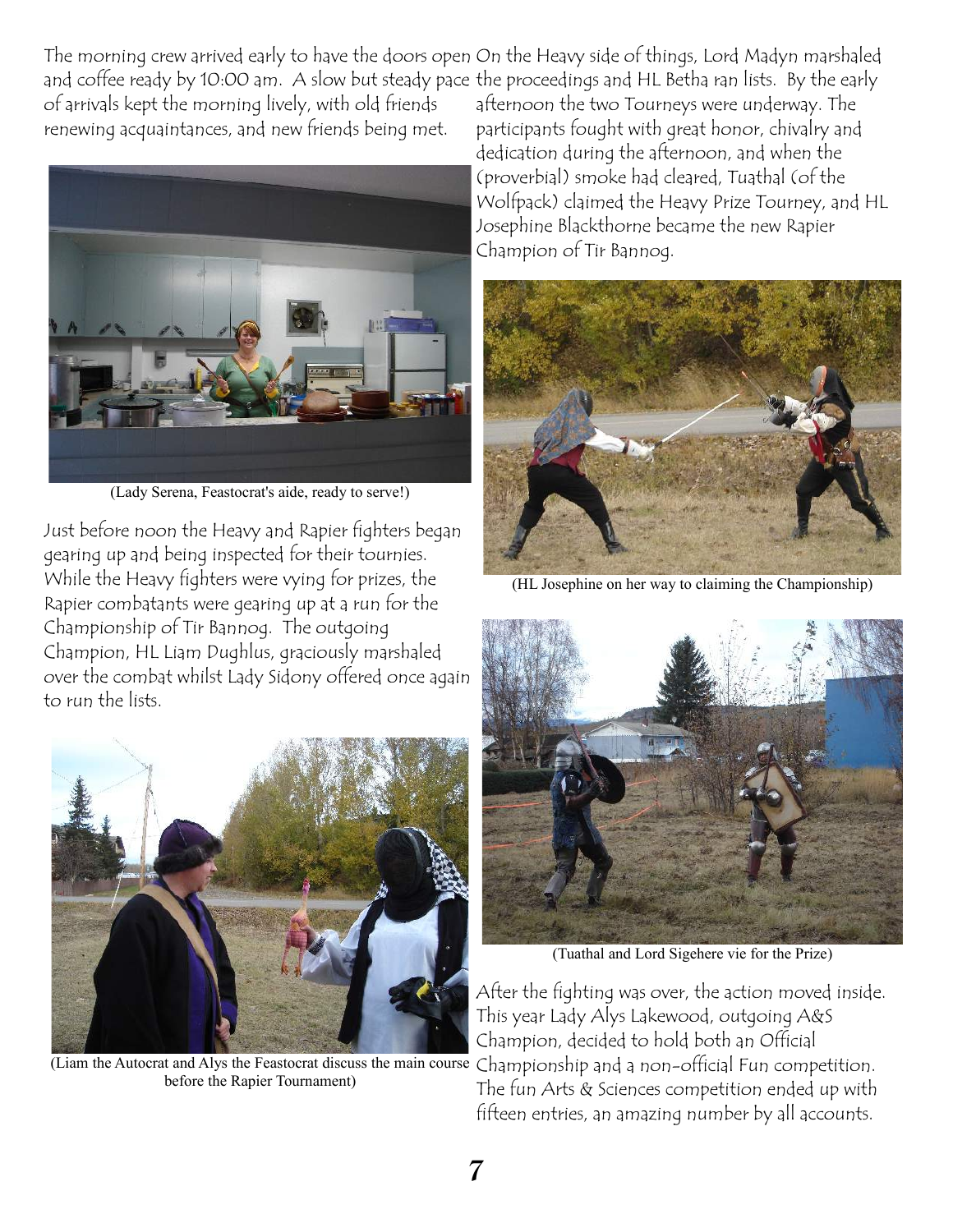Sadly, as the Official Competition received no entries, the judges had to go to the non-official entries to decide which entry best fit the bill for an A&S project. In the end, with careful consideration and meticulous judging, it was determined that the entry of "Smithed tongs, a crafted knife with carved handle, and blade blank" would be the winner, and the A&S Championship was awarded to Tuathal (much to his surprise!).



(the entries in the A&S fun competition)

Just before it was mealtime, HL Betha displayed to the crowd the Proclamation that declared the Fields of Gold Educational Site to hereby be a Royal Sanctuary. It was also announced that Lord Henri had won the "Buy an Arrow" archery shoot.

Finally, after all the judging and fighting, it was time for the feast. Rather than go with "in house" servers, it was decided to hire local students to do the serving for the feast, and this job was done quite expertly by five Grade 4 students (and parent helpers) from Twain Sullivan Elementary School in Houston. By all accounts, all three removes were met with great anticipation and appetites. [Editor's note: it was remarked by a few attendees that it was the first time they did not have to use their "Yuk!" bowls... a fitting tribute to the cook indeed!]

With the feast well underway, the Tir Bannog Bardic Championship took center stage between removes,

both to entertain the crowd and to determine a new Bardic champ. There were many fine tales and songs to be had, and in the end the singing of Lady Ysabelle won over the hearts of the judges, and she was proclaimed our new Tir Bannog Bardic Champion! The last award of the night was given out for the Brewing competition, which was given to a surprised Lady Alys Lakewood for her Blackberry Brandy [- I had entered the competition for her without her knowledge – Ed.]



(our incredible serving team)

With the feast done and everyone in a happy state of mind, the floor was cleared for dancing lessons, courtesy of Lady Medb of Cae Mor. From what I witnessed, the dancers were enjoying themselves greatly (even if some of them were somewhat confused), and the onlookers were enjoying the spurts of confusion even more!

Despite all efforts, none of us could stop the merciless marching of time and arrangements were made for bedding down for the evening. Sunday morning was spent gathering gear, saying goodbyes to friends and far travelers, and cleaning up the hall.

Thanks to all those involved in the proceedings: to Liam for offering to be Autocrat and having a smooth run event; to Alys for cooking a wonderful Feast.; to Sigehere, Serena, Tewl, Betha, Medb, Madyn, Ysabelle and Sidony, for being the "What do you need done? Don't worry, I'll handle that" people... you are not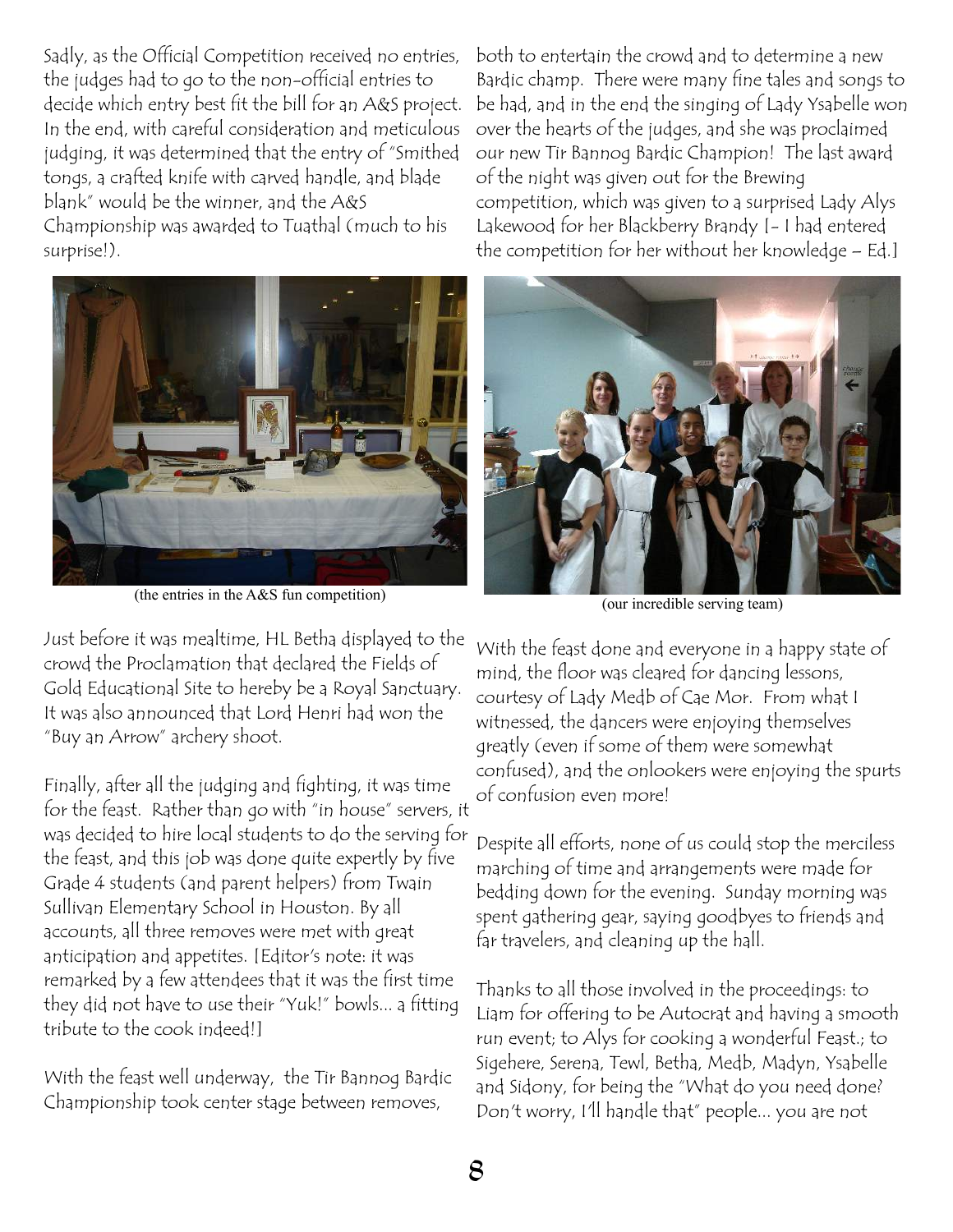always necessarily thanked for the background jobs, but you are always necessary! Finally, a huge thanks to those who came from both near and far to fight, visit and help us celebrate St. Crispin's. We hope to see you all (and more) next year!

#### The Bardic Cor ner

(this "column" will be appearing intermittently in the Bard's Banner, whenever submissions (or my own fevered ramblings) permit)

#### Tir Banno g

(Filked by Ardwyad Iorwerth) (Original Music and Lyrics © By Hall & Oates)

We've only come to kill you We are the killing type We live up north, We come from Tir Bannog We live for the kill

We will lure you with friendship and ply you with our wine Tomorrow we will kill you Your sword will lie by your side It will be our laughter you hear as you fade away You used to matter Now you are just another victim of Tir Bannog

> Look out here we come Watch out lads we hack and slash We will watch you die We're from Tir Bannog Look out here we come Watch out boys we swish and poke We will watch you die We're from Tir Bannog

I would just lay down my arms You haven't got a chance You can come in ones, or come in force, we will cut She'll rise again, and the world is reborn. you down You used to matter Now you are just another victim of Tir Bannog

Look out here we come Watch out lads we hack and slash We will watch you die We're from Tir Bannog Look out here we come Watch out boys we swish and poke We will watch you die We're from Tir Bannog!

-Ardwyad Iorwerth

#### My Love Hath Risen

(by Piers Lakewood)

My love hath risen, and the sun doth wake, She smiles; the light breaks through the foggy morn And rests in her arms before flight it takes To circle the world; a new day is born.

My love's in the field; the animals flock 'Round like sheep yearning to enter the fold; They orbit her as she sits 'pon a rock And bask in her warmth to keep from the cold.

My love's to the woods, gathering flowers; Where she picks, fresh buds swiftly grow and bloom; She'll use them to decorate our bower And bring life to the stillness of our room.

My love's by the river, with jars of clay To baptize and fill with Water of Life; She'll carry them from the banks and away From turbulent waters, to Peace from Strife.

My love's by the hearth; the heat of the fire Rekindles her glow, her warmth and her light; Her smile rekindles in me my desire To share with her the sweet mystrie of night.

My love is asleep; the gaze of the moon Looks down to watch over her resting form; It waits for her as the world sleeps, for soon

Oct. 11, 2007